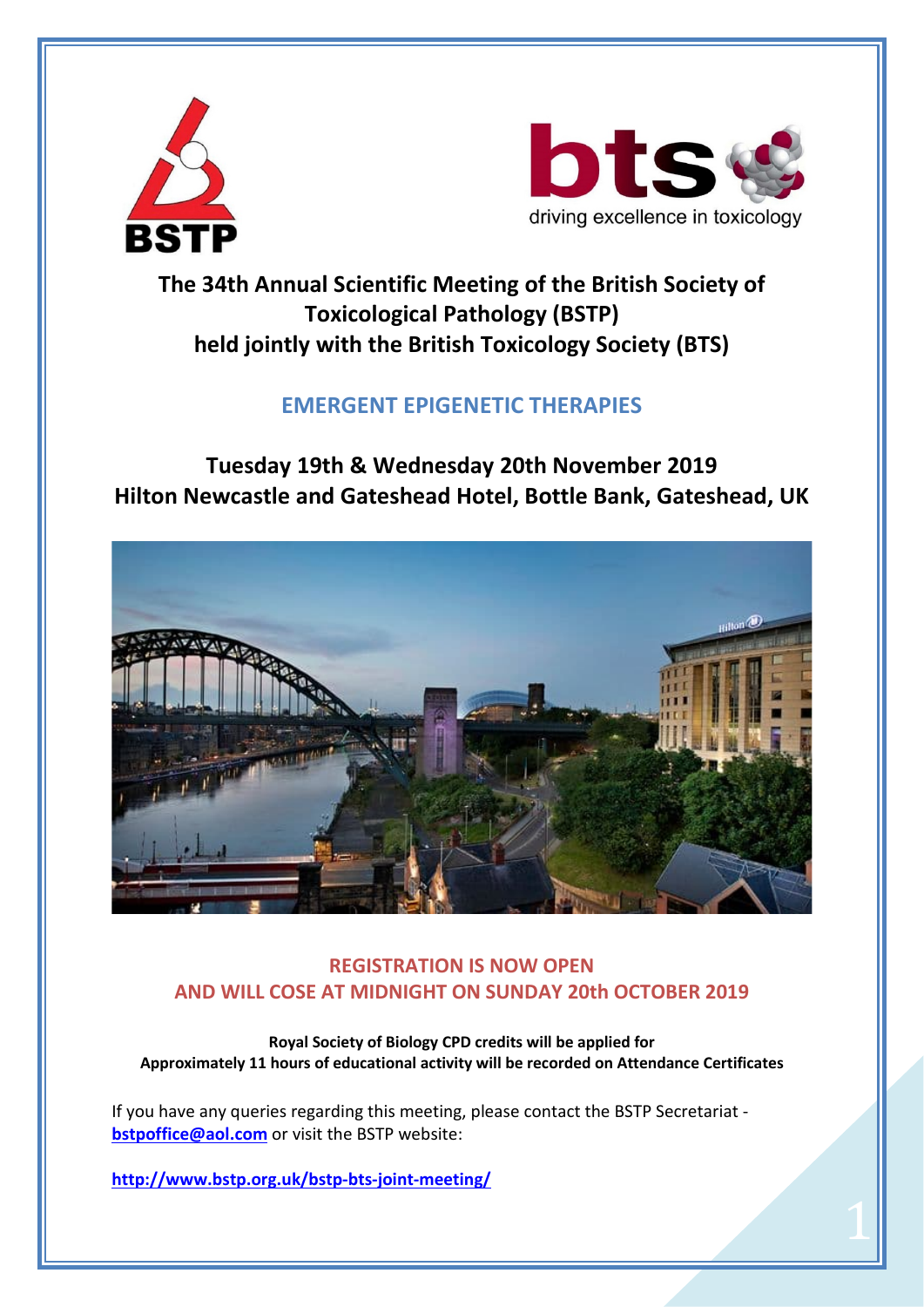### **Welcome**

The BSTP's 34th Annual Scientific Meeting will, this year, be held jointly with the British Toxicology Society (BTS) and will cover the topic of emergent epigenetic therapies.

Recently we have seen an explosion of discoveries related to the cellular regulation of phenotypes through epigenetic mechanisms. As epigenetic changes are reversible, this offers the potential for epigenetic therapies based on cellular reprogramming (e.g. cancer, neuro degenerative disease), with further opportunities in the detection of microRNAs (e.g. blood, exhaled air) and their use as diagnostic tools.

The Organising Committee are working to bring experienced researchers from all over the world, as well as leaders in the industry to discuss recent advances in epigenetic therapies. This meeting will include talks from academic researchers investigating the role of epigenetics in various diseases. There will also be presentations from toxicologists/pathologists working in pharmaceutical/ biotechnology companies exploring epigenetic mechanisms and their therapeutic/diagnostic potential.

The first day of the meeting will include the Annual General Meeting of the BSTP, followed by a drinks and canapé reception.

#### **Submission of Abstracts for BSTP-BTS congress on Emergent Epigenetic Therapies**

- Abstracts should be submitted using the Online system
- Abstracts should be no more than 500 words in total, to include references.
- Abstracts will be printed in black and white.

#### **Bursaries**

Five free places will be available for PhD students/residents working in the field of toxicology or toxicologic pathology. Applications to be submitted to the BSTP Secretariat for approval by a representative of the BSTP and BTS by 30th August 2019. The five approved applicants will be required to present a poster at the meeting and provide an article on the meeting (or their own research) to both societies for publication in their respective newsletters.

#### **Sponsorship and Promotional Opportunities**

We feel that by participating in this conference it would allow your company to showcase a range of products to a diverse group of toxicological and experimental pathologists. Please contact the BSTP at **[bstpoffice@aol.com](mailto:bstpoffice@aol.com)** more information.

#### *IMPORTANT DEADLINES*

- *Applications for the bursaries will close at midnight on Friday 30th August 2019*
- *The deadline for the submission of abstracts is 4pm on Monday 30th September 2019*
- *Early bird registration will close at midnight on Monday 30th September 2019*
- *Registration will close at midnight on Sunday 20th October 2019*

*So, if you are you looking for some high quality CPD and would you like to broaden your understanding on epigenetics this is the meeting for you.*

2

*We hope to see you in November!*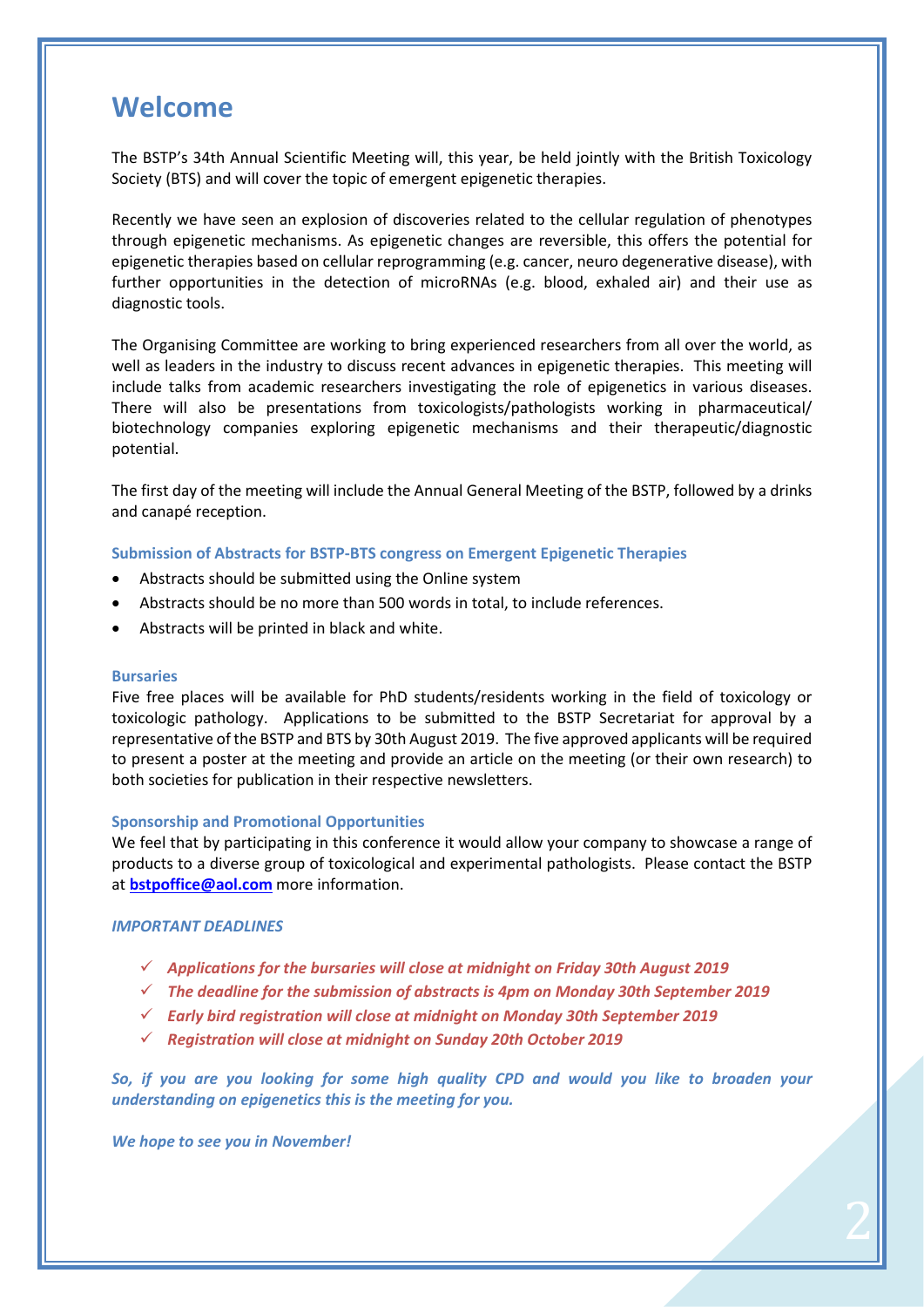# **Outline Programme**

| <b>Tuesday 19th November 2019</b>   |                                                                                          |  |  |  |  |
|-------------------------------------|------------------------------------------------------------------------------------------|--|--|--|--|
| $08.30 - 09.30$                     | Registration                                                                             |  |  |  |  |
| $08.30 - 09.00$                     | <b>Committee Meeting of the BSTP and BTS Scientific Committee</b>                        |  |  |  |  |
| 09.30 - 09.45                       | <b>Welcome Introduction</b>                                                              |  |  |  |  |
|                                     | Dr Begonya Garcia, President of the BSTP                                                 |  |  |  |  |
| 09.45 - 10.30                       | Getting up close and personal with epigenetics in health and disease (overview)          |  |  |  |  |
| $10.30 - 11.00$                     | <b>Refreshments, Posters and Trade Exhibition</b>                                        |  |  |  |  |
| $11.00 - 11.45$                     | The epigenome as a mediator of environmental effects on development and implications     |  |  |  |  |
|                                     | in disease development                                                                   |  |  |  |  |
| 11.45 - 12.30                       | <b>Environmentally induced epigenetic toxicity</b>                                       |  |  |  |  |
| $12.30 - 13.00$                     | <b>Technology on the Pitch</b>                                                           |  |  |  |  |
|                                     | Complimentary "elevator pitch" from the Trade Exhibitors                                 |  |  |  |  |
| $13.00 - 13.45$                     | Lunch, Posters and Trade Exhibition                                                      |  |  |  |  |
| 13.45 - 14.30                       | Glyphosate induced epigenetic transgenerational inheritance: Generational toxicology     |  |  |  |  |
| 14.30 - 15.15                       | Genomic imprinting and neurobehavioral programming by adverse early life<br>environments |  |  |  |  |
| $15.15 - 15.30$                     | <b>Short Oral Communication</b>                                                          |  |  |  |  |
| $15.30 - 16.00$                     | <b>Refreshments, Posters and Trade Exhibition</b>                                        |  |  |  |  |
| $16.00 - 17.00$                     | Elucidating the function of epigenetic remodelling in reward pathology                   |  |  |  |  |
| $17.00 - 18.00$                     | <b>BSTP Annual General Meeting</b>                                                       |  |  |  |  |
| 18.00 onwards                       | <b>Drinks and Canapé Reception</b>                                                       |  |  |  |  |
| <b>Wednesday 20th November 2019</b> |                                                                                          |  |  |  |  |
| $08.30 - 09.00$                     | <b>Registration, Posters and Trade Exhibition</b>                                        |  |  |  |  |
| $09.00 - 09.15$                     | <b>Introduction to Day 2</b>                                                             |  |  |  |  |
|                                     | Dr Chris Powell, President of the BTS - tbc                                              |  |  |  |  |
| 09.15 - 10.00                       | <b>Epigenetic modifications and cancer</b>                                               |  |  |  |  |
| $10.00 - 10.45$                     | Evolution of epigenetic biomarkers for disease diagnosis                                 |  |  |  |  |
| $10.45 - 11.15$                     | <b>Refreshments, Posters and Trade Exhibition</b>                                        |  |  |  |  |
| $11.15 - 12.00$                     | Epigenetic mechanisms in cognitive impairment linked to aging and Alzheimer's disease    |  |  |  |  |
| $12.00 - 13.00$                     | <b>BTS Lecture: Epigenetics and liver fibrosis</b>                                       |  |  |  |  |
| $13.00 - 13.45$                     | Lunch, Posters and Trade Exhibition                                                      |  |  |  |  |
| 13.45 - 14.45                       | Epigenomics - impact for translational safety sciences                                   |  |  |  |  |
| 14.45 - 15.30                       | Preclinical development of epigenetic therapies: Current paradigms                       |  |  |  |  |
| $15.30 - 16.00$                     | <b>Refreshments, Posters and Trade Exhibition</b>                                        |  |  |  |  |
| $16.00 - 16.30$                     | Pathology case study                                                                     |  |  |  |  |
| $16.30 - 17.00$                     | <b>Roundtable discussion</b>                                                             |  |  |  |  |
|                                     | Emergent epigenetic therapies and toxicity: Pathological landscape?                      |  |  |  |  |
| 17.00                               | <b>Closing Remarks</b>                                                                   |  |  |  |  |

**You are advised that the programme timings, lecture title and speakers may be subject to change without notice**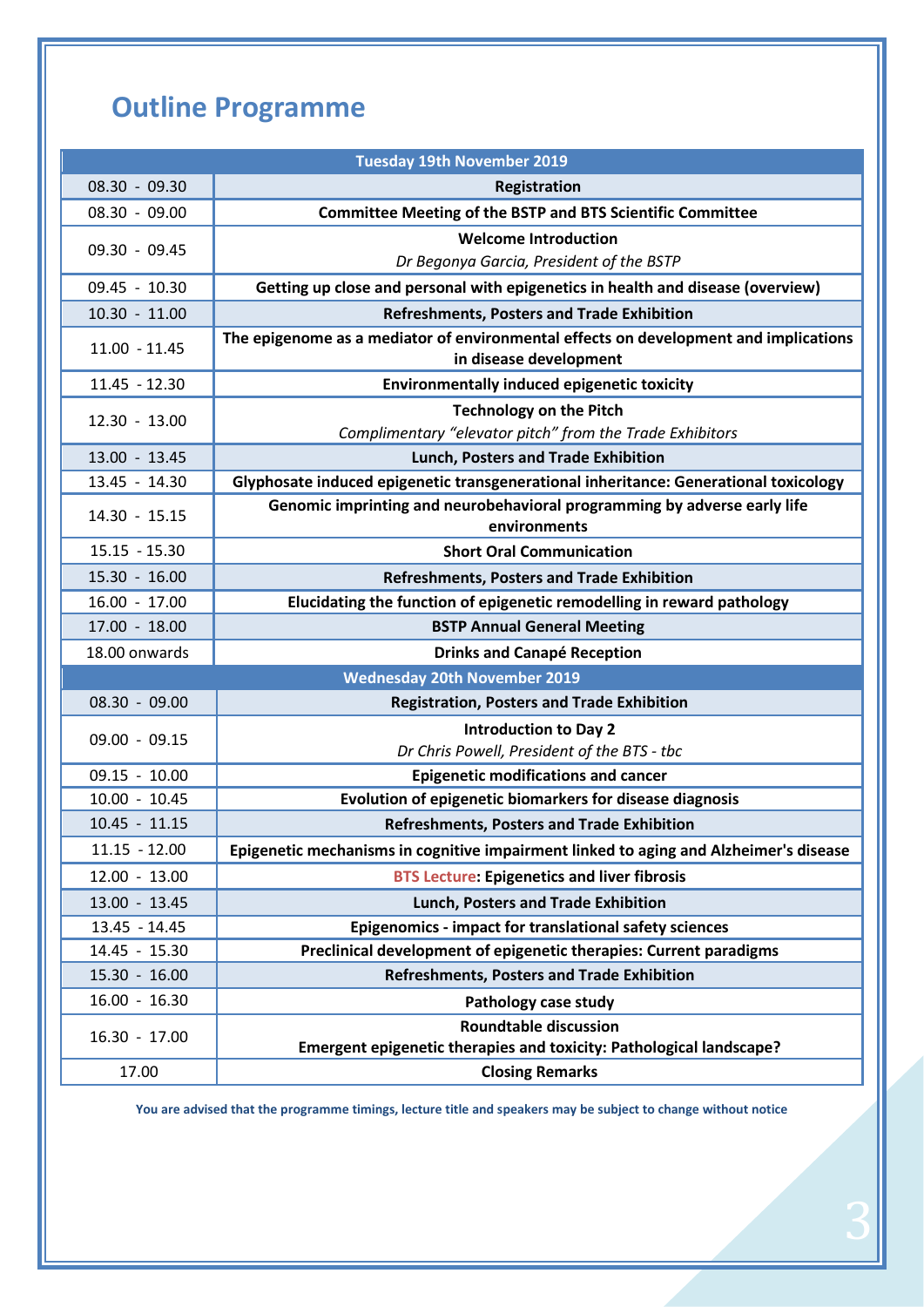# **Registration**

|                                                       | Full meeting registration fee |                 | Day delegate registration fee |                        |
|-------------------------------------------------------|-------------------------------|-----------------|-------------------------------|------------------------|
| Registration                                          | <b>Before 30th Sept</b>       | After 30th Sept | <b>Before 30th Sept</b>       | <b>After 30th Sept</b> |
|                                                       | 2019                          | 2019            | 2019                          | 2019                   |
| <b>BSTP/BTS Member</b>                                | £350.00                       | £440.00         | £210.00                       | £265.00                |
| Non-Member                                            | £450.00                       | £560.00         | £320.00                       | £400.00                |
| Early Career Pathologist/<br>Toxicologist * see below | £200.00                       | £250.00         | £140.00                       | £175.00                |
| <b>BSTP/BTS Student Member</b>                        | £100.00                       | £125.00         | £70.00                        | £87.50                 |

**\* Early Career Pathologist/Toxicologist** you are required to provide written confirmation of your status from your Head of Department (on headed paper) when submitting your registration form.

### **THE EARLY REGISTRATION FEE WILL END AT MIDNIGHT ON MONDAY 30th SEPTEMBER 2019!**

**Full meeting registration fee includes:** All scientific sessions including a USB flash drive containing the meeting booklet; attendance certificate and refreshments during breaks and light lunches on both days. Attendance at the evening drinks and canapé reception on the first day of the meeting.

**Day delegate registration fee includes:** All scientific sessions on the day booked including a USB flash drive containing the meeting booklet; attendance certificate and refreshments during breaks and a light lunch. Attendance at the evening drinks and canapé reception is only applicable upon booking attendance at the first day of the meeting.

### **A list of the terms and conditions is available on the online registration form.**

**Cancellation Policy:** All requests for cancellations to bookings must be received in writing by **30th September 2019**. Refund requests received up to 30th September 2019 will incur a 25% processing fee. Refund requests received after 30th September 2019 will not be processed. Those who cancel after **20th October 2019** and have not paid will be invoiced for the full amount.

**Replacements:** Substitutions can be made at any time up to **20th October 2019**.

**If you have any queries, please contact:** 

**BSTP Secretariat BSTP │ PO Box 819 │ Harrogate │ North Yorkshire HG1 9XF │ UK**

**Tel: + 44 (0)7894 123 533 Email: [bstpoffice@aol.com](mailto:bstopffice@aol.com) Website: [www.bstp.org.uk](http://www.bstp.org.uk/)**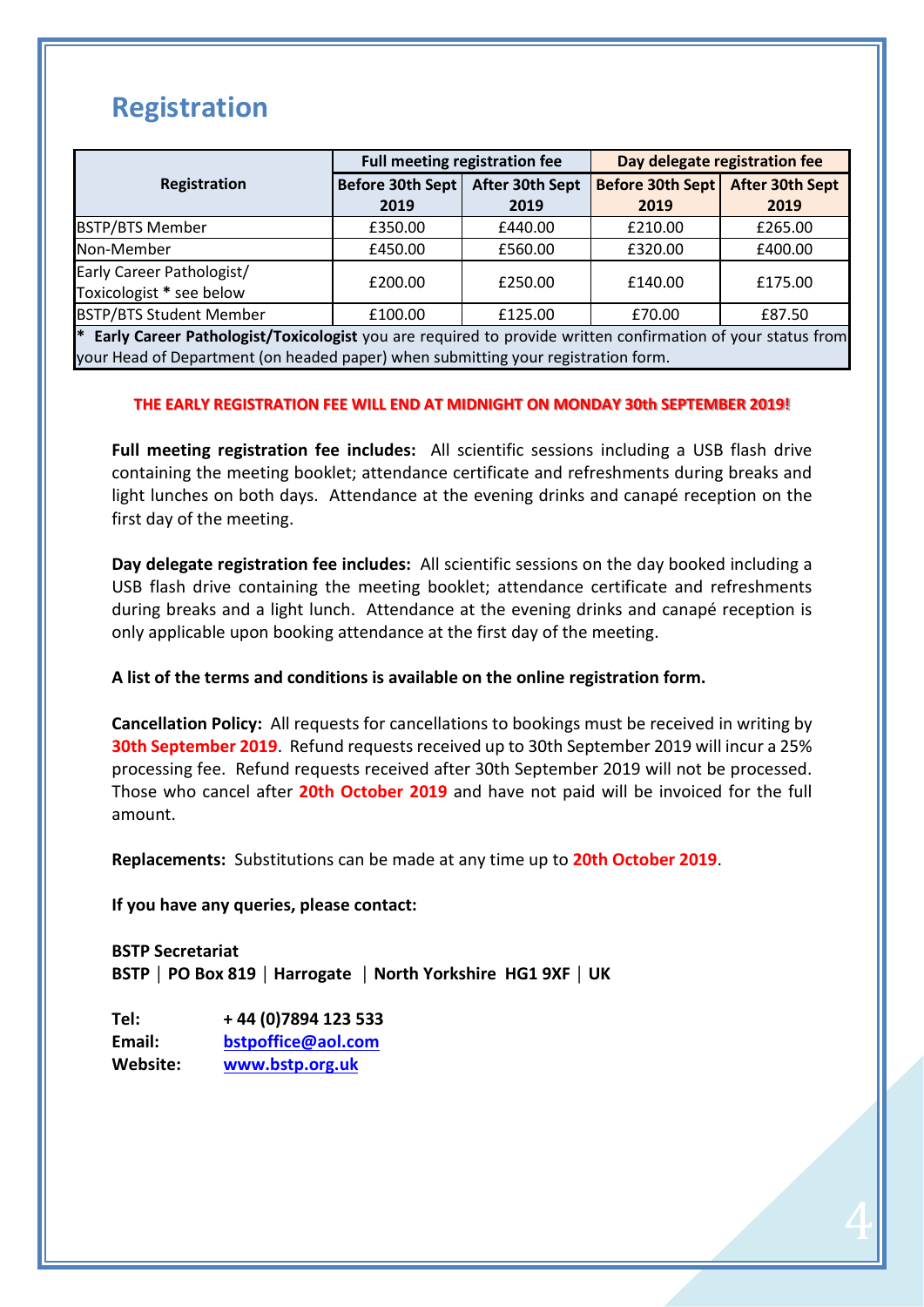# **BURSARY OPPORTUNITIES**

The BSTP and BTS are delighted to announce that five free places will be available for PhD students/residents working in the field of toxicology or toxicological pathology. **Applications to be submitted to the BSTP Secretariat for approval by a representative of the BSTP and BTS by 30th August 2019.** The five approved applicants will be required to present a poster at the meeting and provide an article on the meeting (or their own research) to both societies for publication in their respective newsletters.

Applications will be assessed by representatives from the BSTP and BTS on merit.

Successful applicants will be notified on or before **20th September 2019**.

### **To apply, please include:**

A brief description of the relevance of the meeting to your training or career requirements and provide the following information:

- a. A brief CV.
- b. A letter of recommendation from your supervisor or Head of Department.
- c. Up to 3 suggestions for future educational activities/topics that would be helpful to your training in toxicological pathology or toxicology.
- d. If not already a member of the BSTP, request and complete an application form for membership of the BSTP to enable you to access a year's free membership (worth £60).
- e. An abstract of your poster
- f. After the meeting has taken place, an article on the meeting (or your own research) should be sent to both societies for publication in their newsletters.

5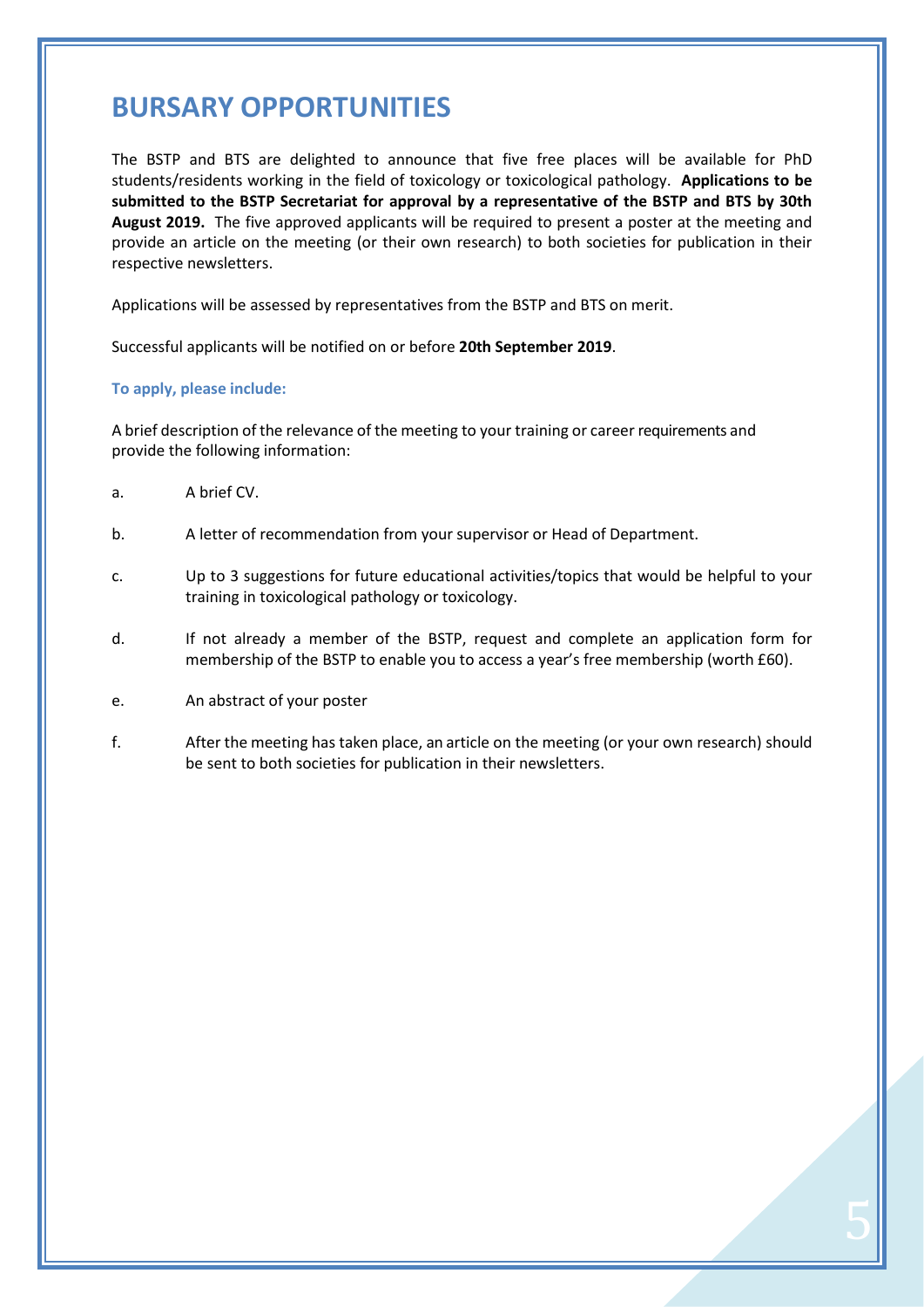### **How to get there…………….**



**Hilton Newcastle and Gateshead Hotel Bottle Bank Gateshead NE8 2AR UK**

**Tel: +44 191 490 9739**

### **Web: [https://www3.hilton.com/en/hotels/united-kingdom/hilton-newcastle-gateshead-](https://www3.hilton.com/en/hotels/united-kingdom/hilton-newcastle-gateshead-NCLHIHI/index.html)[NCLHIHI/index.html](https://www3.hilton.com/en/hotels/united-kingdom/hilton-newcastle-gateshead-NCLHIHI/index.html)**

### **[VIEW MAP](https://www.google.com/maps/place/54%C2%B057)**

### **BY ROAD**

The Hilton hotel in Gateshead is located on the scenic south shore of the Quayside, about 10 minutes' walk from the city centre.

- At roundabout, take 3rd exit onto A184 / Askew Road toward Gateshead Quays / Gateshead Town Centre / A184 (0.8 mi.)
- Turn left onto A167 (0.0 mi.)
- Bear left onto Bottle Bank (0.1 mi.)
- Arrive at Bottle Bank (0.0 mi.)

For detailed road information via the A1(M), check your route using **<http://www.bing.com/maps/>**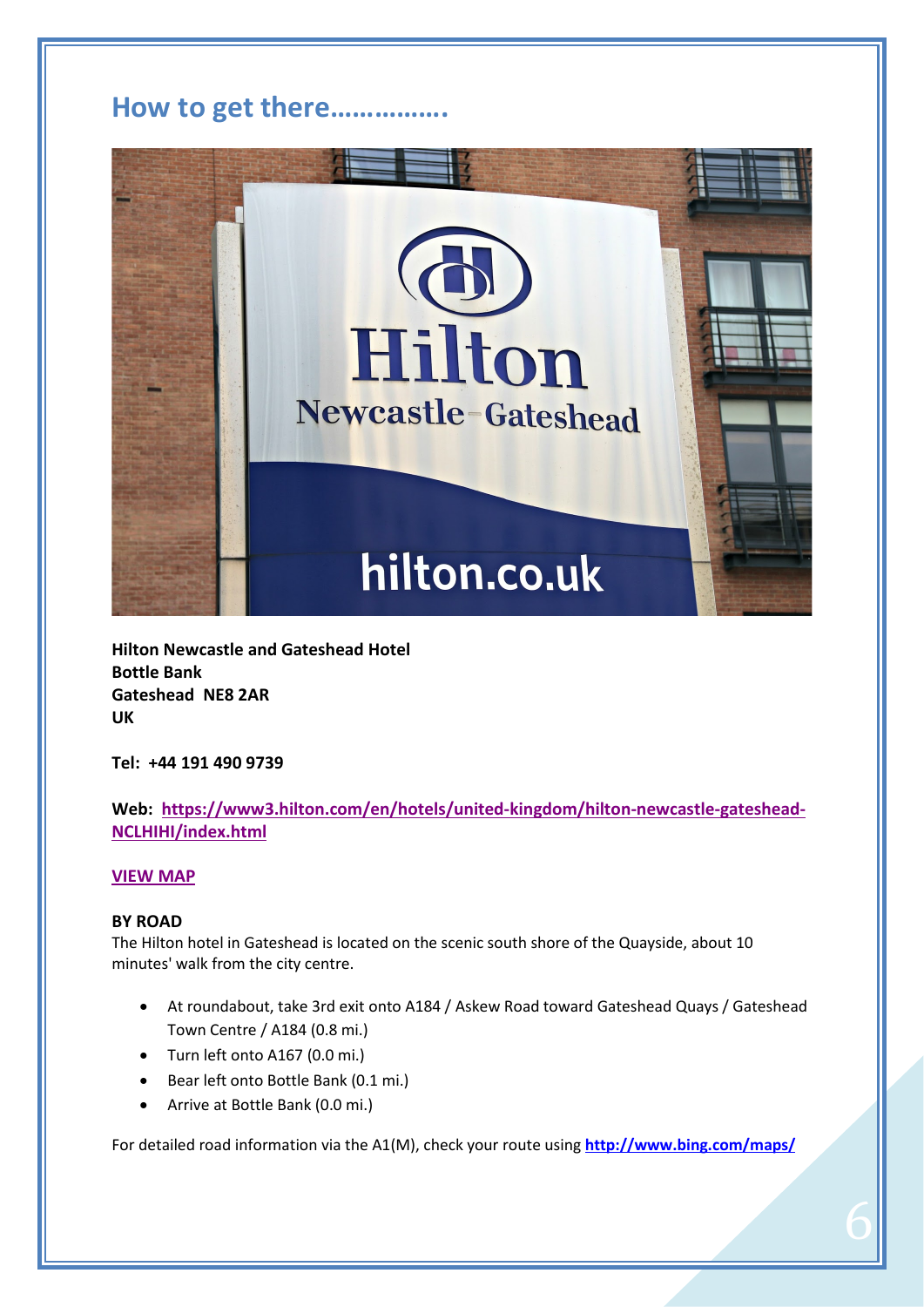### **BY PUBLIC TRANSPORT**

If you are travelling by train, check with the National Rail Enquiry Line **<https://www.nationalrail.co.uk/>**

From the railway station it is approximately a 13-minute walk to Bottle Bank via the A186 High Level Bridge, or if you prefer to travel by taxi it is a 10-minute journey.

### **BY AIR**

Driving time from Newcastle International Airport is approximately 20 minutes.

### **Check the hotel link for more information:**

**[https://www3.hilton.com/en/hotels/united-kingdom/hilton-newcastle-gateshead-NCLHIHI/maps](https://www3.hilton.com/en/hotels/united-kingdom/hilton-newcastle-gateshead-NCLHIHI/maps-directions/index.html)[directions/index.html](https://www3.hilton.com/en/hotels/united-kingdom/hilton-newcastle-gateshead-NCLHIHI/maps-directions/index.html)**

### **LOCAL TAXIS**

You need to be aware that at peak times there may be a delay in a taxi reaching you. You are strongly advised to book your taxi well in advance of the time it is required. If you require a taxi from the hotel to the airport or railway station you are advised to book it in the evening through the Conierge at your hotel.

### **Need somewhere to stay?**

All delegates are responsible for making their own travel and accommodation arrangements.

The BSTP and BTS have been able to secure a limited number of rooms at a preferential room rate at the Hilton Newcastle and Gateshead Hotel:

### **<http://eventsathilton.com/show/5c9ca6fc581e402ab482fe8a>**

£119.00 – single room per night including breakfast £129.00 – double room per night including breakfast

If you book accommodation at the hotel, please inform the BSTP Secretariat so that, if necessary, we can increase the number of rooms available.

#### **Other hotels in the area:**

If you need to find other hotels in the area put **Newcastle upon Tyne** into a hotel search engine such as **[http://www.hotels.com](http://www.hotels.com/)** or **[http://www.booking.com](http://www.booking.com/)** or **[https://www.trivago.co.uk](https://www.trivago.co.uk/)**

Please don't hesitate to contact **[bstpoffice@aol.com](mailto:bstpoffice@aol.com)** if you have problems finding a suitable hotel.

#### **Disclaimer**

The BSTP and BTS have made every effort to ensure that the information above is accurate, however all items are subject to change from time to time. The BSTP and BTS have no control over links that are presented in this file and you visit them at your own risk. The inclusion of any link in this file does not mean that the BSTP and BTS endorse the activities, products or views of that particular organisation. The BSTP and BTS does not intend to create any contractual agreement or other legal relation with members or any other person.

 $\frac{1}{2}$